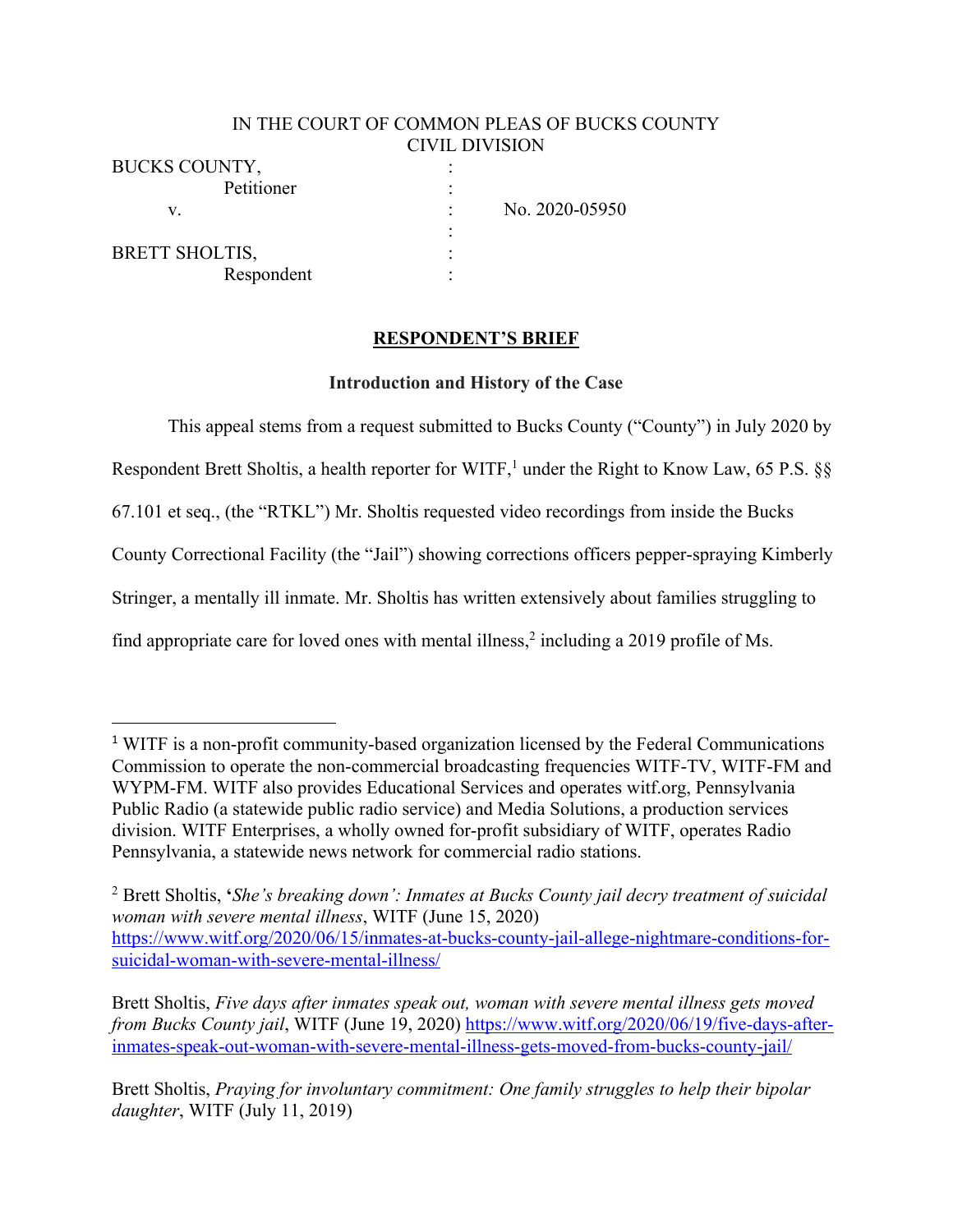Stringer. His reporting helped lead to Ms. Stringer's release from the Jail and subsequent placement at a psychiatric facility. That work was later recognized with a Radio Television Digital News Association Regional Edward R. Murrow Award. The video Mr. Sholtis seeks of corrections officers' treatment of Ms. Stringer at the Jail would further his ongoing reporting about how county jails respond to inmates in mental health crises, and better inform the public about this important issue. Mr. Sholtis is a 2021-2022 Rosalynn Carter investigative mental health fellow whose reporting focuses on how the interactions between the criminal justice system and those with mental illness can be more effective and humane.

Despite the significant public interest in the requested video recordings, the County denied Mr. Sholtis's request, arguing that the responsive videos were exempt from disclosure under the Right to Know Law. Following the County's denial, Respondent appealed to Pennsylvania's Office of Open Records ("OOR"). In October 2020, the OOR granted Respondent's appeal, requiring the County to provide the responsive records to Mr. Sholtis within 30 days. Instead, the County appealed to this Honorable Court, arguing that the requested videos are not public records and urging the Court to reverse the OOR's Final Determination.

For the reasons herein, Respondent respectfully requests that this Court adopt the findings and conclusions of the Appeals Officer and affirm the Final Determination of the OOR. Alternatively, Respondent requests that the Court conduct an *in camera* review of the requested

https://www.witf.org/2019/07/11/praying\_for\_involuntary\_commitment\_one\_family\_struggles\_t o\_help\_their\_bipolar\_daughter-2/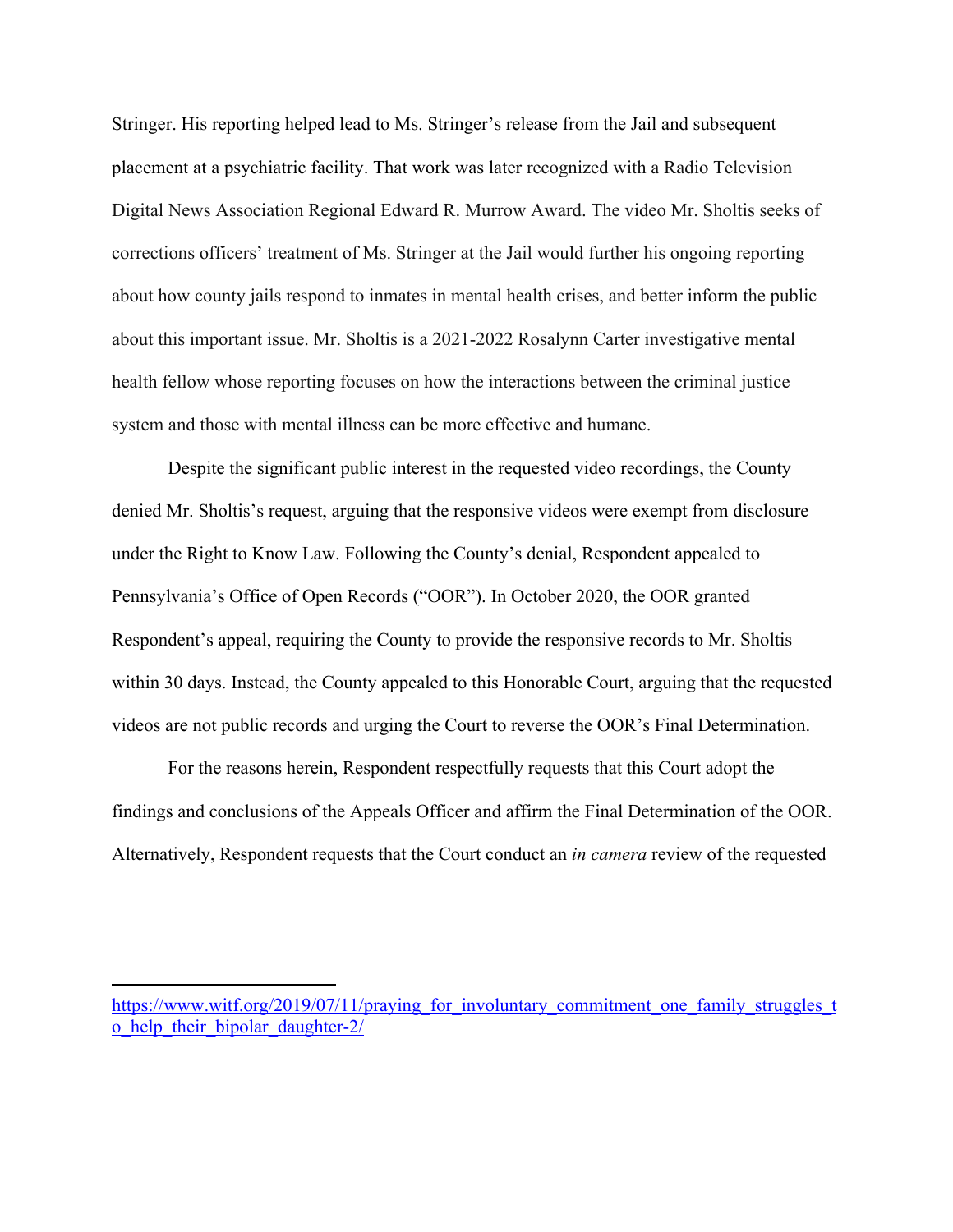records and order disclosure subject to limited redaction of any specific information that the Court determines is exempt from public disclosure under the RTKL.

#### **Argument**

#### **I. The exemptions cited by the County do not apply to the requested video.**

## **A. The RTKL's non-criminal and criminal investigative exemptions are inapplicable and do not bar release of the video.**

The County argues that it is barred from releasing the requested video by the criminal and non-criminal exemptions of the Right to Know Law, §§708(b)(16) and §708(b)(17), respectively. Neither section is applicable here.

In order for an agency to assert the non-criminal investigation exemption, Section 708(b)(17) of the Right-to-Know Law, 65 P.S. § 67.708(b)(17), it must demonstrate that "a systemic or searching inquiry, a detailed examination, or an official probe" was conducted regarding a non-criminal matter. *Pa. Dep't of Health v. Office of Open Records*, 4 A.3d 803, 810–11 (Pa. Commw. 2010). Further, the inquiry, examination or probe must be "conducted as part of an agency's official duties." *Id.* at 814. An official probe only applies to non-criminal investigations conducted by agencies acting within their legislatively granted fact-finding and investigative powers. *Johnson v. Pa. Convention Center Auth.*, 49 A.3d 920 (Pa. Commw. 2012).

The non-criminal investigation exemption is inapplicable here for two independent reasons. First, the County has not asserted that an investigation took place at all, much less one that would be sufficiently "systemic or searching" to qualify as an official probe. *Pa. Dep't of Health*, 4 A.3d at 811; *see* County Br. at 6-7 (describing what the County "sometimes" does without even asserting an investigation here). Records created in the normal course of work, including routine inspections for compliance with protocols, do not amount to investigations. *Pa.*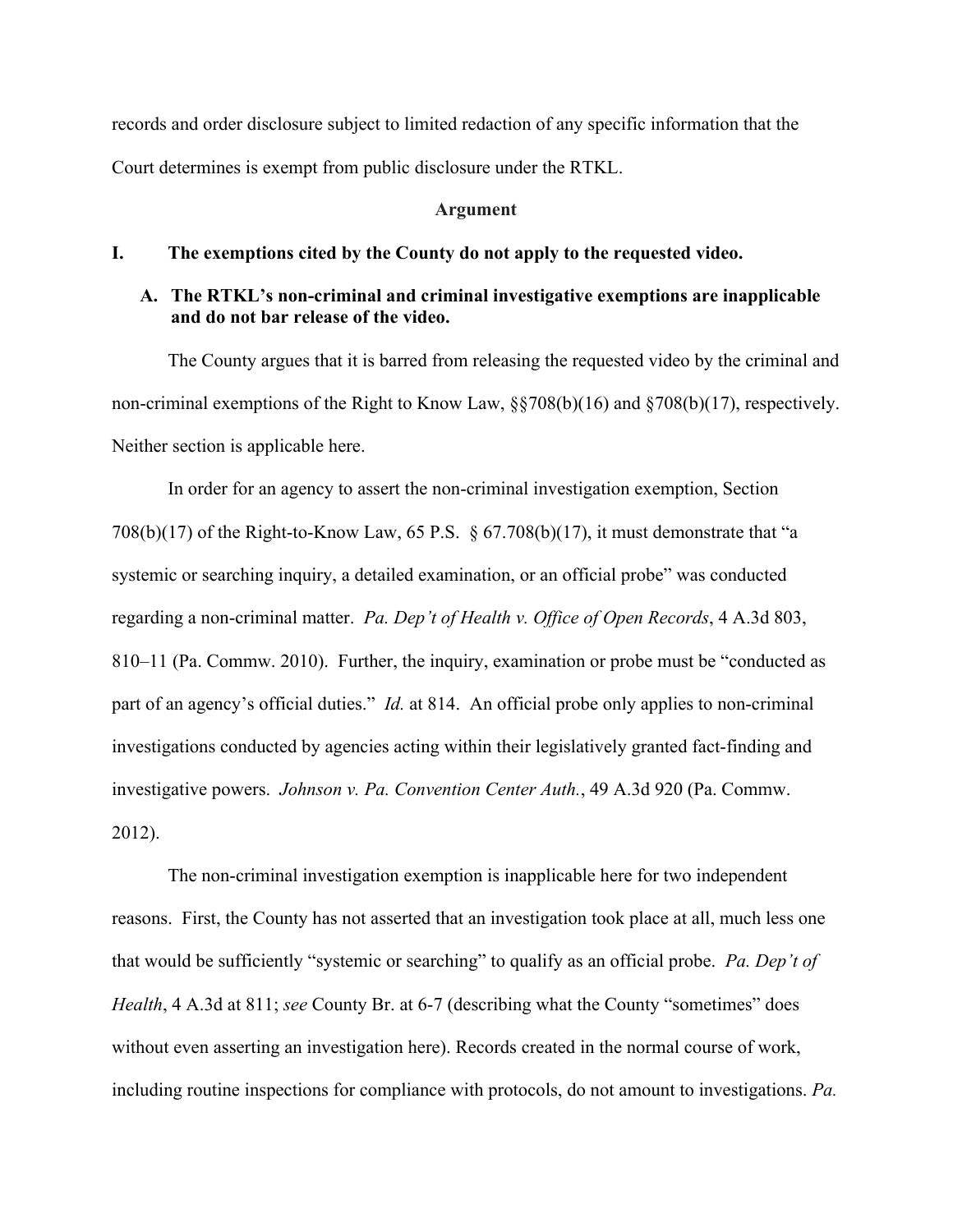*Dep't of Labor & Indus. v. Darlington*, 234 A.3d 865, 876-877 (Pa. Commw. 2020). When an agency "has not demonstrated that it . . . acted in a way that surpassed its routine duties of collecting the inspection reports," it has not met the standards for noncriminal investigations exemption to disclosure. *Id. at* 876-877; *see also Pa. Dept. of Health*, 4 A.3d at 813 (quoting *Wiley v. Woods*, 141 A.2d 844, 847-48 (Pa. 1958) to observe that "the courts focused on the nature of the particular documents involved and whether they were created during the course of an investigation"). Because routine safety inspections conducted pursuant to statute do not rise to the level of a noncriminal investigation, routine video recordings made here for administrative purposes without any express statutory authority also do not rise to the level of a noncriminal investigation.

The County's brief does not assert a specific investigation, and is bolstered by the initial attestation it submitted in this case. The attestation of David Kratz, Deputy Director of the Jail (Ex. F of Petition for Review), lacks specific, detailed information establishing that the video recordings of this incident were part of a discrete investigation, rather than created in the normal course of events. Much like in *Darlington,* where the attestation was vague, Mr. Kratz's attestation addresses video coverage in broad terms, not as applied to a specific, detailed investigation. *Id*. at 876 ("Mr. Kegg only lists what the safety inspection reports entail and gives a very general description of what the Department does in both investigations and inspections. Importantly, Mr. Kegg also does not distinguish between what a routine field **inspection** involves compared to an **investigation** of boiler-related incidents, notwithstanding that the statute distinguishes between the two activities[.]") (emphasis in original). Kratz's declaration instead reflects the routine nature of the video recordings, and their use to check compliance with protocol rather than "investigate" anything.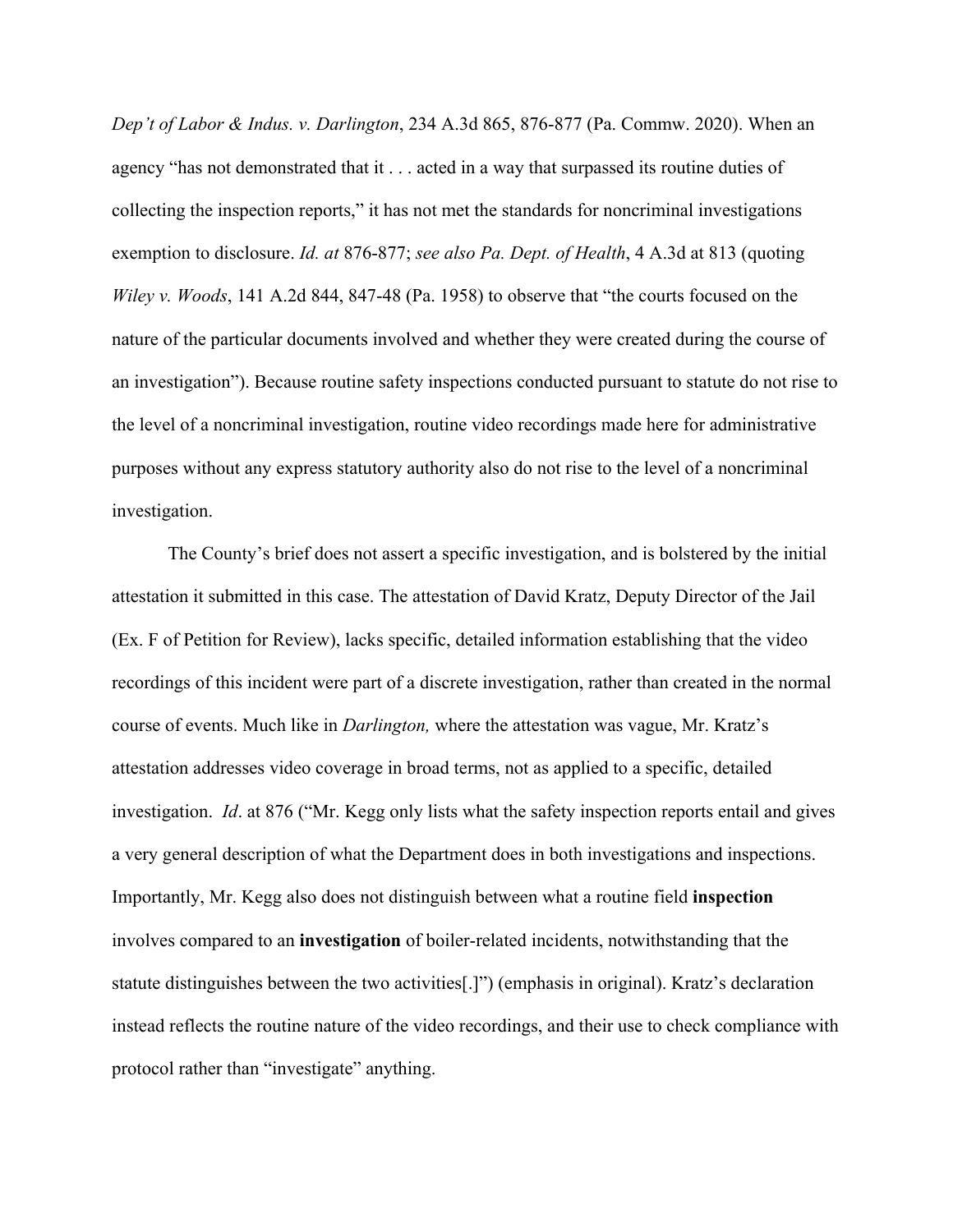Second, even if the County did conduct a non-criminal investigation, and even if that investigation was sufficiently systemic or searching, the County has not established that it was acting within its legislatively granted fact-finding and investigative powers, as required for the exemption to apply. While the County argues that it records physical interactions between staff and inmates to document "use of force" incidents to potentially be used at a later time as evidence, this type of video recording is not within the scope of the Jail's legislatively granted fact-finding and investigative powers. Where purported "investigatory" authority is merely incidental to an agency's statutorily-defined powers, the exemption does not properly apply. *See Dep't of Public Welfare v. Chawaga*, 91 A. 3d 257, 259 (Pa. Cmwlth 2014) (citing *Johnson v. Pennsylvania Convention Center Authority,* 49 A.3d 920, 925 (Pa. Commw. 2012)). Simply put, any investigation undertaken by the Jail is "ancillary" to its legislatively granted powers, which are detention of individuals pre-trial or post-conviction.

The County cannot invoke the criminal investigation exemption, Section 708(b)(16) of the Right-to-Know Law, 65 P.S. § 67.708(b)(16), for similar reasons. While the Bucks County District Attorney may at some point have reviewed the video, his office did not create the video or initiate any process. The Pennsylvania Supreme Court has long held that such incidental reviews are an insufficient basis to invoke the exemption because, were it otherwise, the exemption would swallow the Right to Know Law's general rule of public disclosure. *See Pa. State Police v. Grove*, 161 A.3d 877, 992 (Pa. 2017) ("To hold that a record sought from an agency is exempt merely because it was reviewed at some point during an investigation conducted by a different agency, would significantly expand the criminal investigative exemption beyond our existing precedent."). The OOR was correct to reject application of this exemption here in light of clear precedent.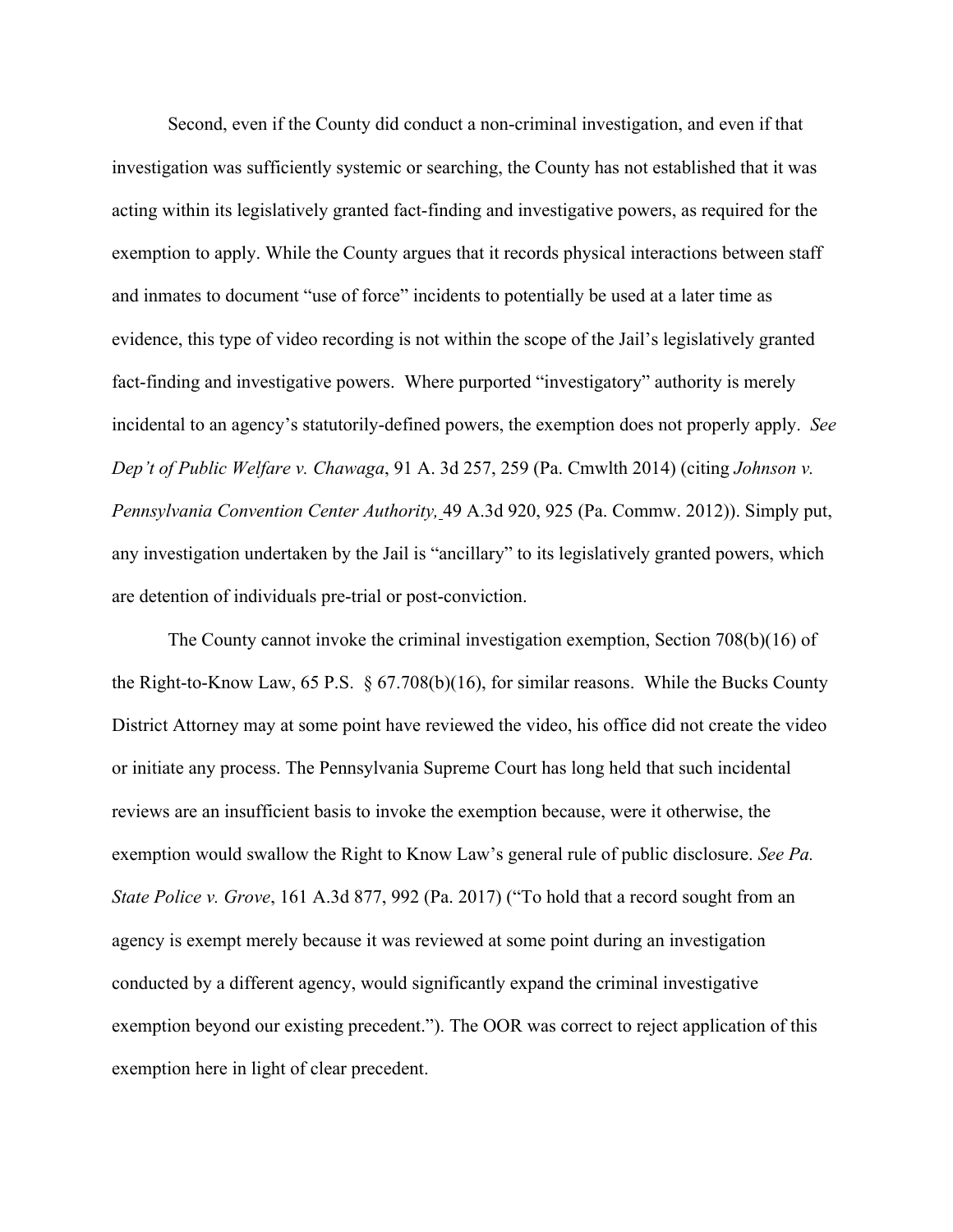Moreover, the OOR accurately described the nature of the request. Mr. Sholtis did not seek records from the Office of the District Attorney.

"The Request was originally submitted to the Bucks County Correctional Facility and was then sent to the County's Office of Open Records, who responded to the Request. The Request seeks records in the possession of the County, not records in the possession of the District Attorney's office. At no point did the Requester submit a request to the District Attorney's Office. The County has its own Open Records Officer, distinct from the District Attorney's Office. Nothing in the record before the OOR reflects that the County, including the correctional facility—the agency to whom the Request was submitted—has conducted any investigation relating to these records."

The OOR correctly recognized that the Jail lacks prosecutorial authority and did not engage in a criminal investigation at all. The OOR's determination that the criminal and non-criminal investigation exemptions cannot apply should be affirmed.

### **B. CHRIA does not apply to non-investigatory videos.**

The County's attempted reliance on the Criminal History Record Information Act ("CHRIA"), 18 Pa.C.S. §§ 9101-9183, fails for the same reasons that it cannot invoke the criminal or non-criminal investigative exemptions. As the County admits, to invoke this exemption it must establish that the requested video is "investigative information," County Br. at 7, and the County does not argue that CHRIA's definition sweeps more broadly than the exemptions for criminal and non-criminal investigative records. Nor could it. Dashcam videos, which are created in similar circumstances when police engage with individuals in an analogous manner to the corrections officers responding to a cell here, "are not automatically exempt from disclosure as criminal investigative records under Section 708 of the Right to Know Law or under CHRIA." *Cal Borough v. Rothey*, 185 A.3d 456, 466 (Pa. Commw. 2018) (describing *Pa. State Police v. Grove*, 161 A.3d 877, 894 (Pa. 2017)).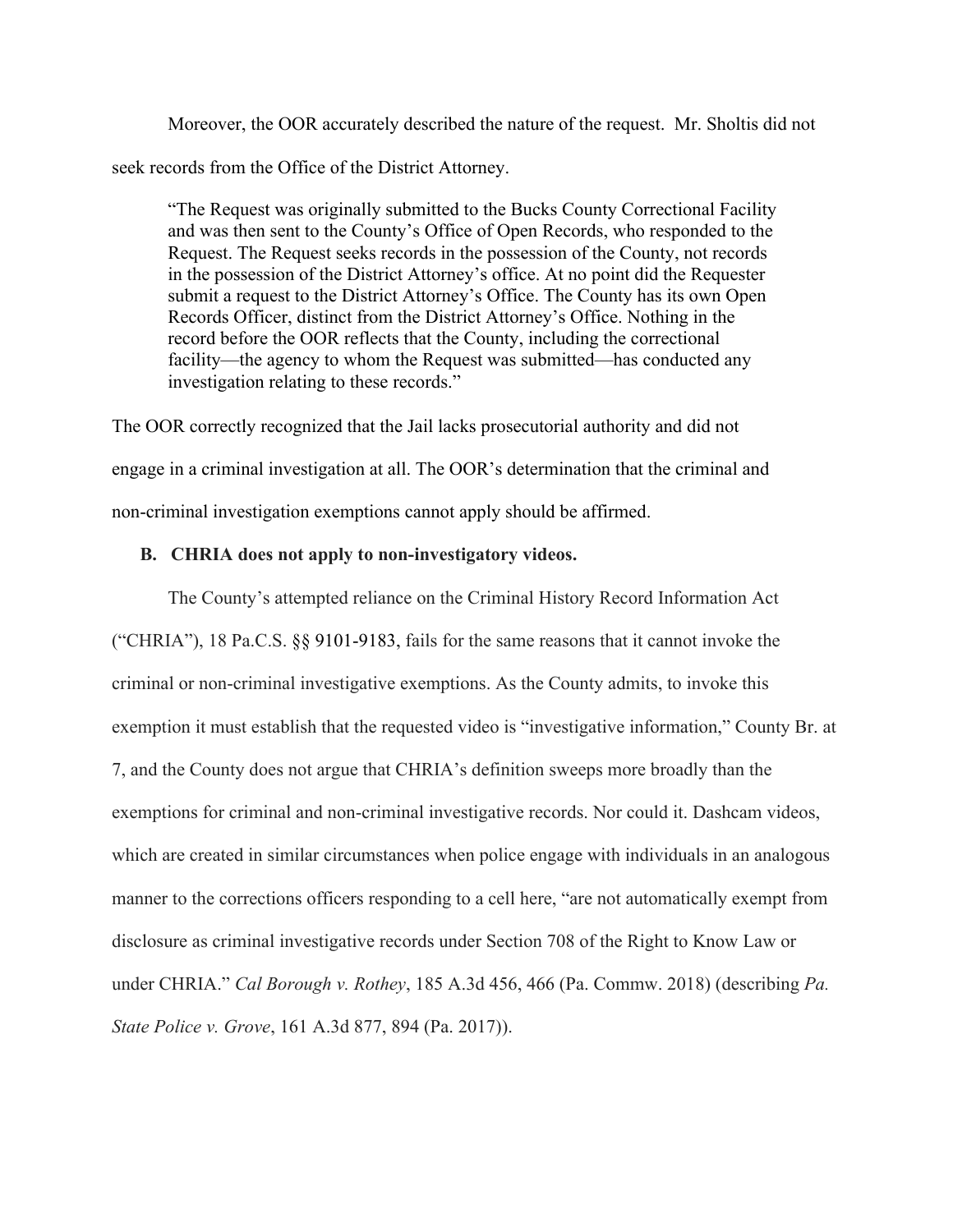In any event, the County's own characterization of the facts here belies its argument. The County describes CHRIA as barring dissemination of "investigative information," which is information resulting from "any inquiry, formal or informal, into a criminal incident or an allegation of criminal wrongdoing." Br. at 7-8. But it then characterizes Ms. Stringer, as the time the video was recorded, as being "in the middle of a mental health episode," and "engaging in self-destructive behavior," *id.* at 8—none of which amounts to a criminal incident or criminal wrongdoing on her part. And as to the corrections officers, the County at no point suggests that they believe the officers engaged in criminal wrongdoing. To the contrary, the Country describes the video recordings as having been "assembled routinely," *id*., and later describing the videos as being maintained "to certify that correctional officers are following the proper protocol." *Id*. at 11. There is no evidence in the record to suggest that the use of pepper spray in this instance (or generally) was treated as a possible violation of criminal law, and indeed, its routine use at the Jail and other facilities across the Commonwealth suggests it is not viewed as such. Accordingly, CHRIA has no application here.

### **C. Disclosing the video will not threaten public safety.**

To invoke the public safety exemption to the RTKL, as the County attempts to do here, an agency must show that the record relates to a law enforcement or public safety activity, and that disclosure would be reasonably likely to threaten public safety or a public protection activity. *Adams v. Pa. State Police*, 51 A.3d 322. (Pa. Commw. 2012). "Reasonably likely" requires "more than speculation." *Carey v. Pa. Dep't of Corr.*, 61 A.3d 367, 374-75 (Pa. Commw. 2013). "Speculative and conclusory" statements that do not explicitly connect the records to a reasonable likelihood of threatening public safety in a specific way cannot support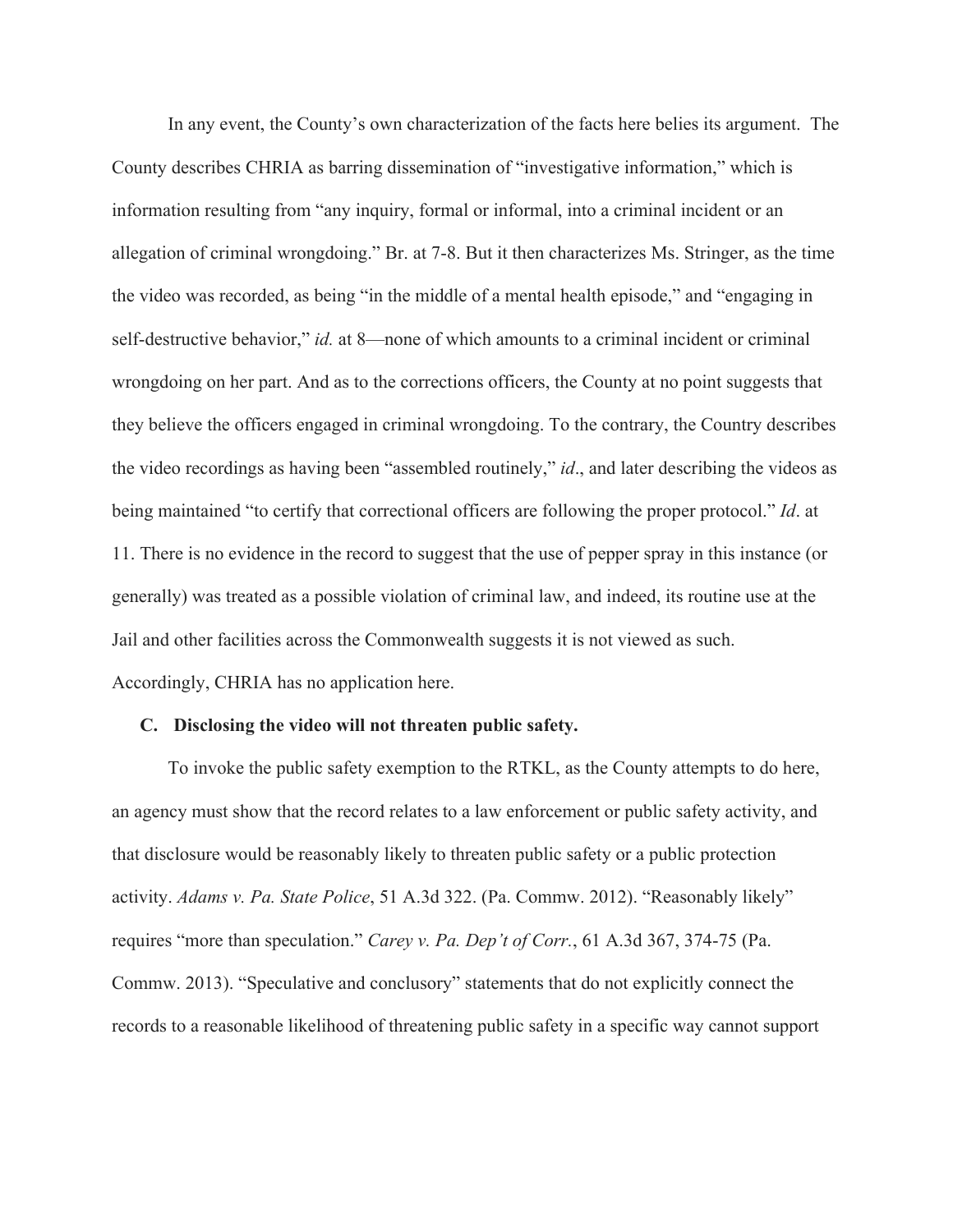the exemption. *Id*. at 376. And the harms themselves cannot be speculative and must be reasonably connected to the potential release of the records.

Pennsylvania courts have rejected several of the County's proposed bases to invoke this exemption. Among them, the County's description of taking these videos as a matter of course "for use in investigations to certify that correctional officers are following the proper protocol" County Br. at 11, has been squarely rejected. Police dashcam videos, for example, are not automatically exempt from disclosure, "even when they relate to or result in a criminal investigation[,] because their primary purpose is to 'document troopers' performance of their duties in responding to emergencies. . . ." *Borough of Pottstown v. Suber-Aponte*, 202 A.2d 173, 185 (Pa. Cmwlth. Ct. 2019) (citing *Pa. State Police v. Grove*, 161 A.3d 877, 885 (Pa. 2017). This includes, specifically, video of incidents in jail cells. *Borough of Pottstown*, 202 A.3d at 185-86 (describing "footage that captured Requester's detainment and subsequent processing").

Here, the County's attempt to rely on the public safety exemption fails for at least three reasons. First, most of the purported potential harms it asserts lack sufficient specificity. The County claims, for example, that release of the video would "reveal how prison staff respond to certain incidents," or "reveal measures regarding the custody and control of offenders," or "reveal[] the particulars of security protocols or procedures," while repeatedly reciting a vague, generalized concern about the "security of the correctional facility[.]" These proposed harms fall far short of the specificity the law requires for the public safety exemption to apply. Second, even if they were sufficiently specific, which they are not, the County fails to connect any of these purported harms to release of the requested video. That is, it has not explained how release of the video at issue would reveal tactics to inmates at the Jail, who (even assuming they would have the ability to view the video while there) have experience in the very tactics in question and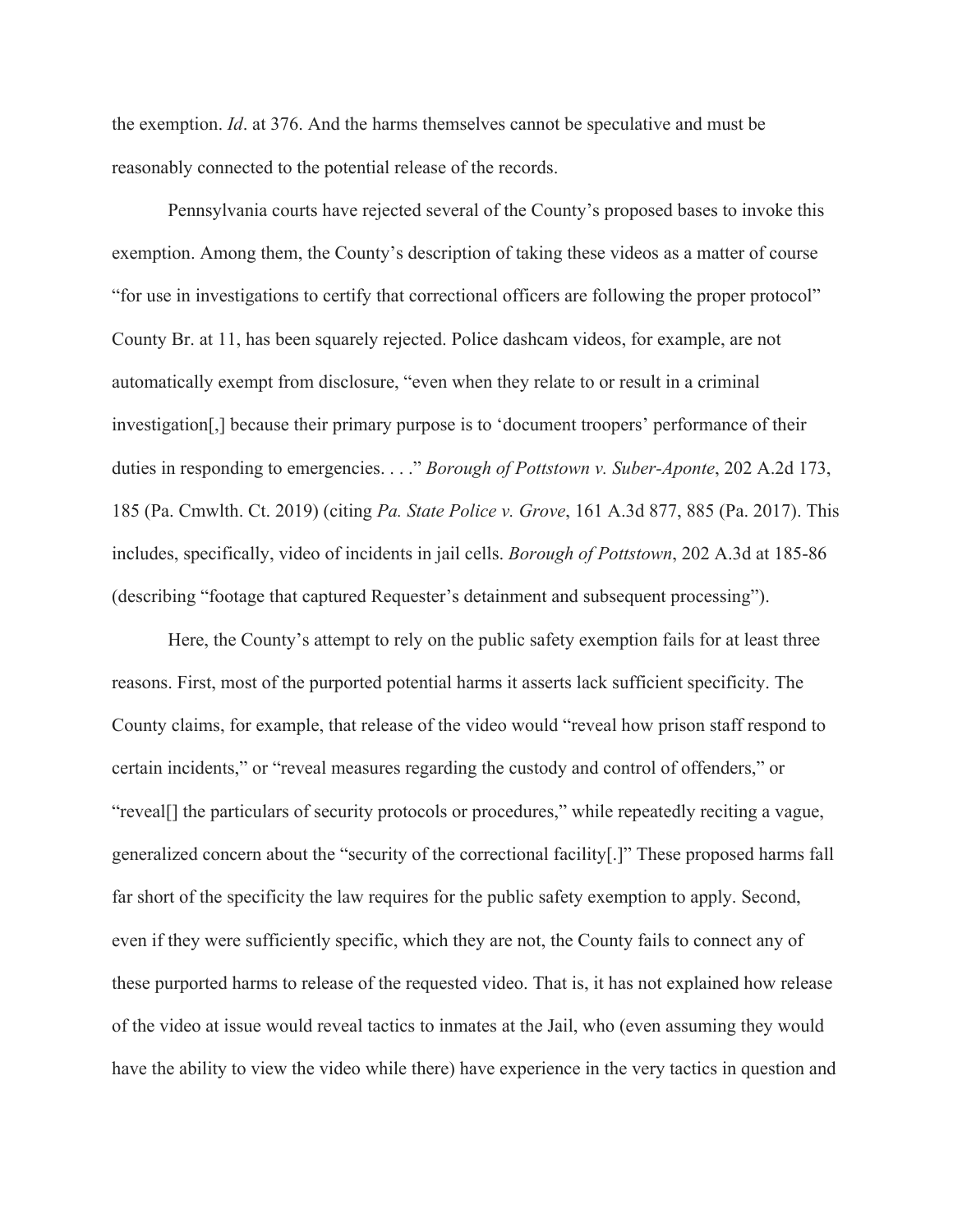can observe their use against other people at the Jail. Simply put, the County has not explained how inmates at the Jail could learn something about "how prison staff responds to certain incidents" from a video they will not see while incarcerated, any more than by talking to a fellow detainee who had pepper spray used on them.

Beyond that, even if the harms asserted by the County were sufficiently specific, and even if the County could connect those purported harms to release of the video, the County's proposed connection is simply too speculative. Indeed, the County's proffer about what Mr. Kratz will testify is exactly the sort of "cascading sequence of events" that cannot qualify for the public safety exemption. *York Cnty v. Coyle*, 182 C.D. 2020, at \*1 (Pa. Commw. Aug. 6, 2021). Proposing "a supposed increase" in an incarcerated person's ability to act in a nefarious way, "triggering a security-related decision by Prison staff, which the inmate might be able to exploit at some point in the future" does not qualify for the exemption. *Id*. It makes even less sense in the context of the records request here, which seeks information about how the Jail handles detainees having involuntary mental health crises. The Jail does not—and cannot—assert that those individuals will rationally think back to knowledge they've gained through somehow watching this video, and rationally act accordingly during a crisis. Yet that speculative, cascading sequence of events is exactly what the County offers here. This matters particularly in light of the Right to Know Law exemptions, which "must be narrowly construed." *Id*. (citing *Office of the Governor v. Scolforo*, 65 A.3d 1095, 1100 (Pa. Commw. 2010)). For these reasons, the public safety exemption cannot apply.

### **II. Even if the Court finds that an exemption to disclosure applies, the proper remedy is limited redaction and release of the video recordings.**

Even if the Court concludes that the County has carried its burden to show that one of the exemptions it cites applies here, that would not justify withholding the requested video in its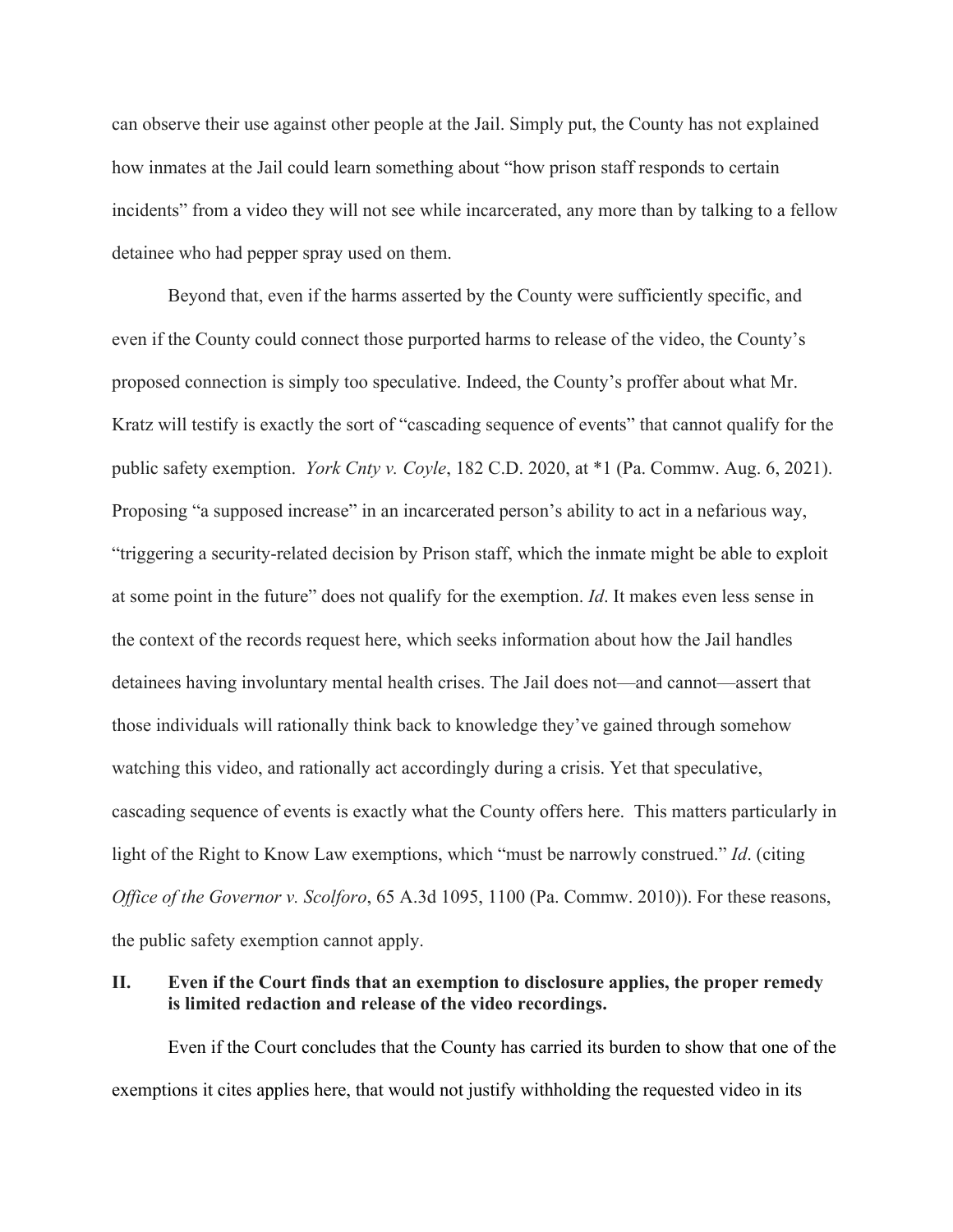entirety. This owes partly to the nature of the Right to Know Law; because it is "remedial legislation" its "exceptions from disclosure must be narrowly construed." *See, e.g. Governor's Office of Admin. v. Purcell*, 35 A.3d 811 (Pa. Commw. 2011). But it also owes to binding precedent about video recording and the types of redactions that allow for disclosure despite public safety or other concerns.

The Commonwealth Court has required specificity from correctional defendants seeking to invoke the public safety exemption to prevent disclosure of video footage to allow for redaction and public release of such recordings to the greatest extent possible. When correctional defendants demonstrate tactical risks of release that might harm public safety—for example, that release would reveal blind spots or "the layout of the non-public areas" of a facility—the exemption has been found only to apply to those portions of the footage that cause those risks. *Borough of Pottstown v. Suber-Aponte*, 202 A.3d 173, 184 (Pa. Commw. 2019). In such circumstances "the trial court [must] determine which parts of the footage do[es] so, and are thus exempt" while requiring disclosure of the rest. *Id*.

Similarly, the Pennsylvania Supreme Court has observed that even where videos relate to an investigation, the only parts that may be withheld are those that actually relate to the investigation—and the video aspect, without sound, generally does not. *Pa. State Police v. Grove*, 161 A.3d 877, 895 (Pa. 2017). Where a video is created by law enforcement even specifically while undertaking a stop or preparing to engage someone, they are not "*per se*  protected investigative information." *Id*. In such circumstances, the proper remedy is redacting the "investigative information," which is typically only that "contained in the audio portion of witness interviews" as opposed to any video or indeed, other audio. *Id*. at 896. Accordingly, if this Court were to find that an investigation exemption applies here, redaction, not wholesale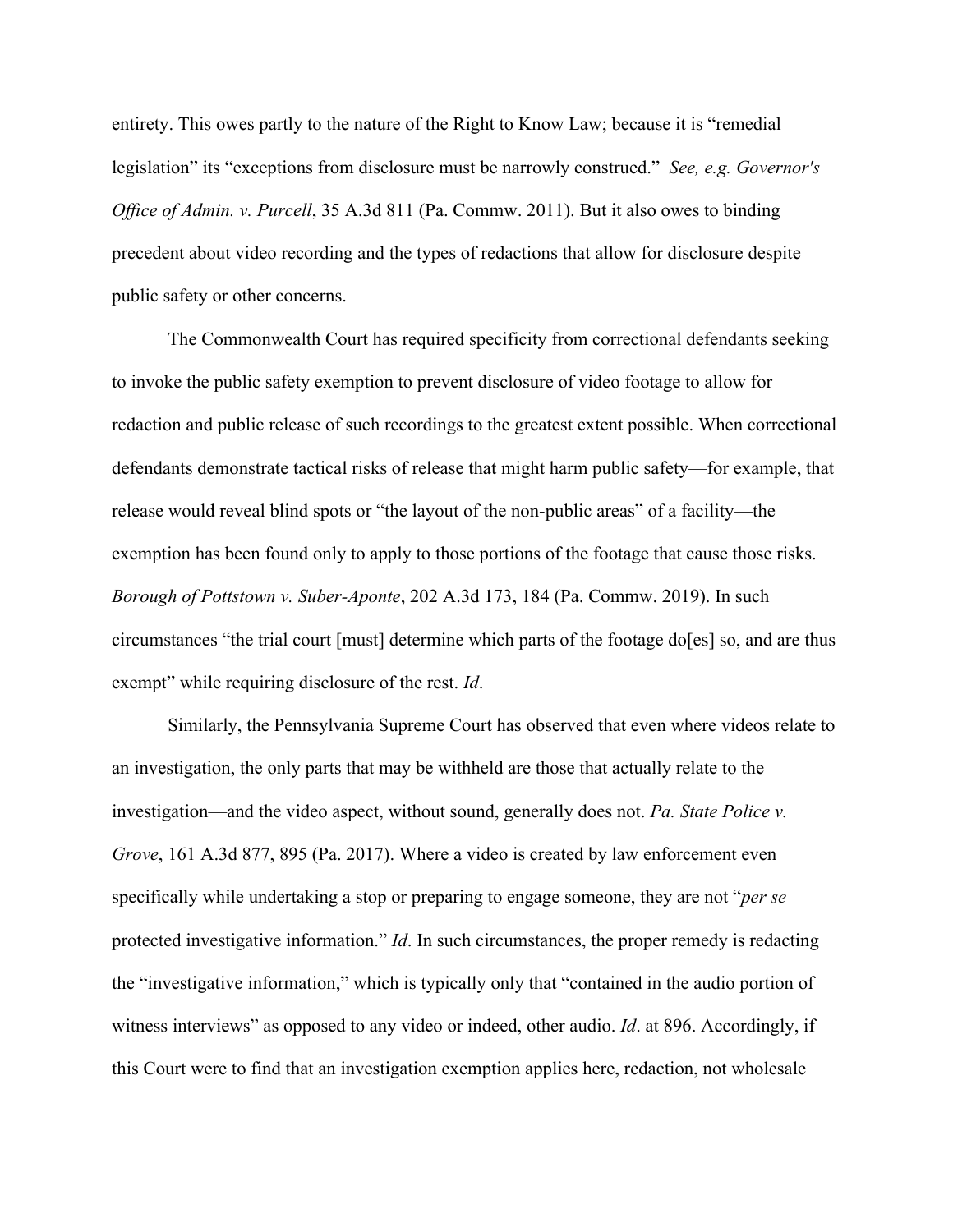withholding of the video, would be the appropriate remedy. The County has given no reason to believe that it could not redact portions or aspects of the video after an *in camera* review by this Court. *See Cent. Dauphin Sch. Dist. v. Hawkins*, 253 A.3d 820 at 834 (Pa. Commw. 2021) (quoting *Evans v. Federal Bureau of Prisons*, 951 F.3d 578 (D.C. Cir. 2020)) (discussing government ability to redact). If the Court believes than an exemption applies, it should undertake such a review and order redaction and release.

### **III. Conclusion**

For the foregoing reasons, Respondent respectfully requests that this Court adopt the findings and conclusions of the Appeals Officer and affirm the Final Determination of the OOR. Alternatively, Respondent requests that the Court conduct an *in camera* review of the requested records and order disclosure subject to limited redaction of any specific information that the Court determines is exempt from public disclosure under the RTKL

Date: Sept. 7, 2021 */s/Paula Knudsen Burke* Paula Knudsen Burke REPORTERS COMMITTEE FOR FREEDOM OF THE PRESS Supreme Court ID No. 87607 PO Box 1328 Lancaster, PA 17608 pknudsen@rcfp.org

> Jim Davy PA Bar ID #321631 ALL RISE TRIAL & APPELLATE P.O. Box 15216 Philadelphia, PA 19125 (215) 792-3579 jimdavy@allriselaw.org